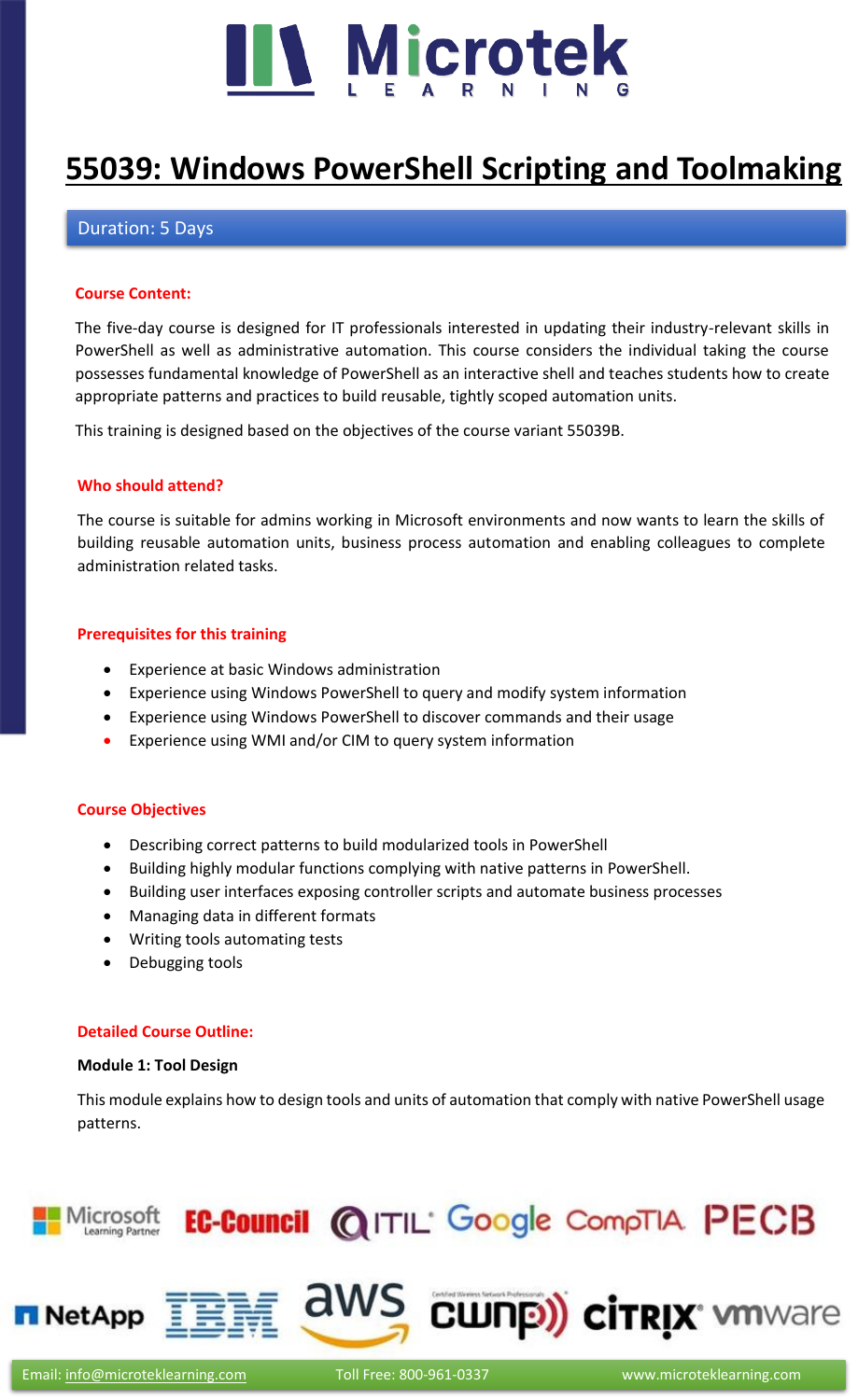

#### **Lessons**

- Tools do one thing
- Tools are flexible
- Tools look native

## **Lab:** Designing a Tool

After completing this module, students will be able to:

• Describe the native shell patterns that a good tool design should exhibit

## **Module 2: Start with a Command**

This module explains how to start the scripting process by beginning in the interactive shell console.

## **Lessons**

- Why start with a command?
- Discovery and experimentation

**Lab:** Designing a Tool

• Start with a command

After completing this module, students will be able to:

- Describe the benefits of discovery and experimentation in the console
- Discover and experiment with existing commands in the console

## **Module 3: Build a Basic Function and Module**

This module explains how to build a basic function and module, using commands already experimented with in the shell.

#### **Lessons**

- Start with a basic function
- Create a script module
- Check prerequisites
- Run the new command

## **Lab:** Designing a Tool

• Build a basic function and module

After completing this module, students will be able to:

- Build a basic function
- Create a script module
- Run a command from a script module

#### EC-Council @ITIL' Google CompTIA PECB Microsoft Learning Partner

aws cunp) cirrix where

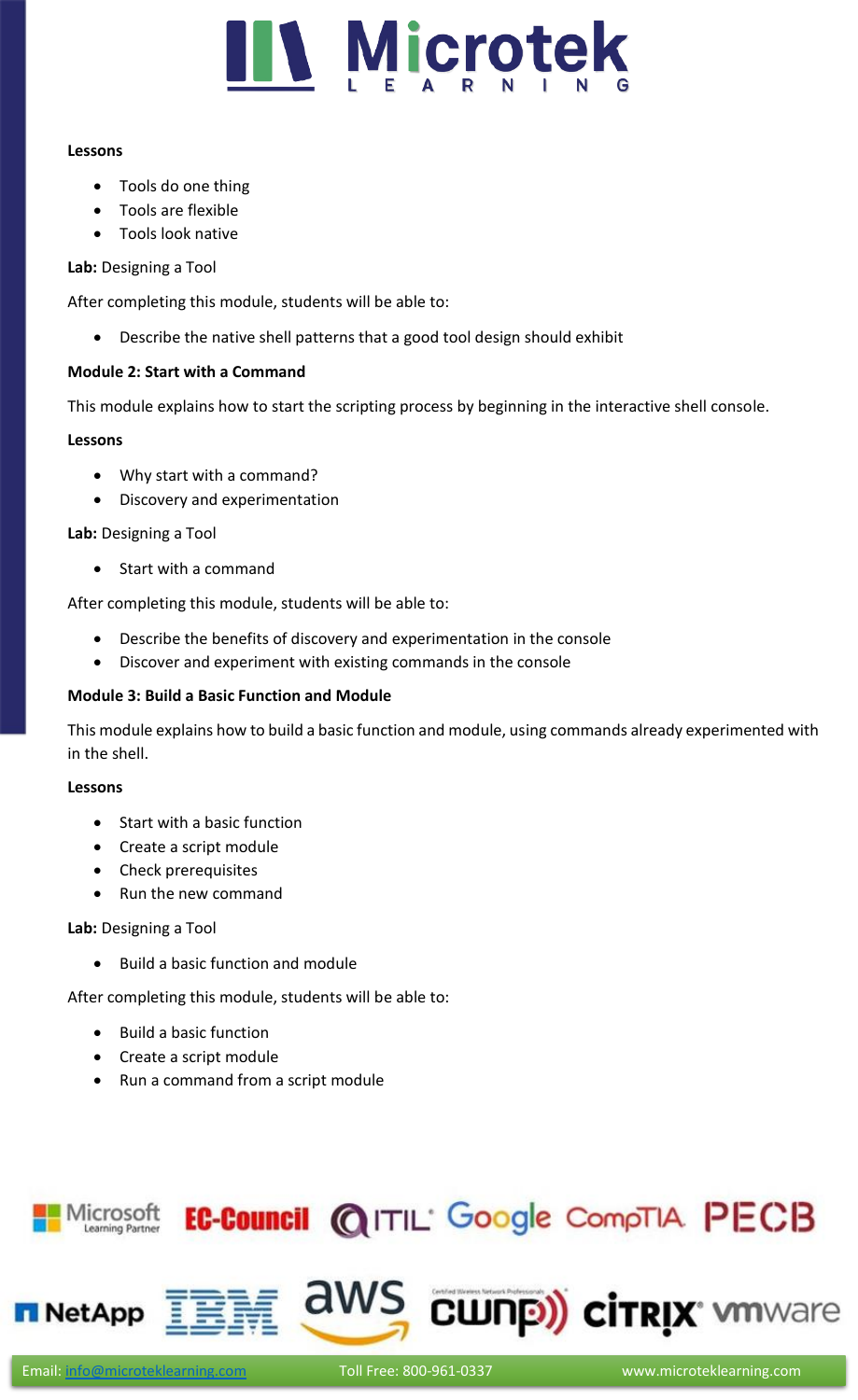

## **Module 4: Adding CmdletBinding and Parameterizing**

This module explains how to extend the functionality of a tool, parameterize input values, and use CmdletBinding.

#### **Lessons**

- About CmdletBinding and common parameters
- Accepting pipeline input
- Mandatory-ness
- Parameter validation
- Parmeter aliases

#### **Lab:** Designing a Tool

• Adding CmdletBinding and Parameterizing

After completing this module, students will be able to:

- Describe the purpose of CmdletBinding and list common parameters
- Parameterize a script's input
- Define parameters as mandatory
- Define parameters as accepting pipeline input
- Define parameter validation

## **Module 5: Emitting Objects as Output**

This module explains how to create tools that produce custom objects as output.

#### **Lessons**

- Assembling information
- Constructing and emitting output
- Quick tests

#### **Lab:** Designing a Tool

• Emitting objects as output

After completing this module, students will be able to:

- Describe the purpose of object-based output
- Create and output custom objects from a function

## **Module 6: An Interlude: Changing Your Approach**

This module explains how to re-think tool design, using concrete examples of how it's often done wrong.

#### **Lessons**

- Examining a script
- Critiquing a script
- Revising the script



**NetApp** 

aws

**CWNP) CITRIX MANARIE**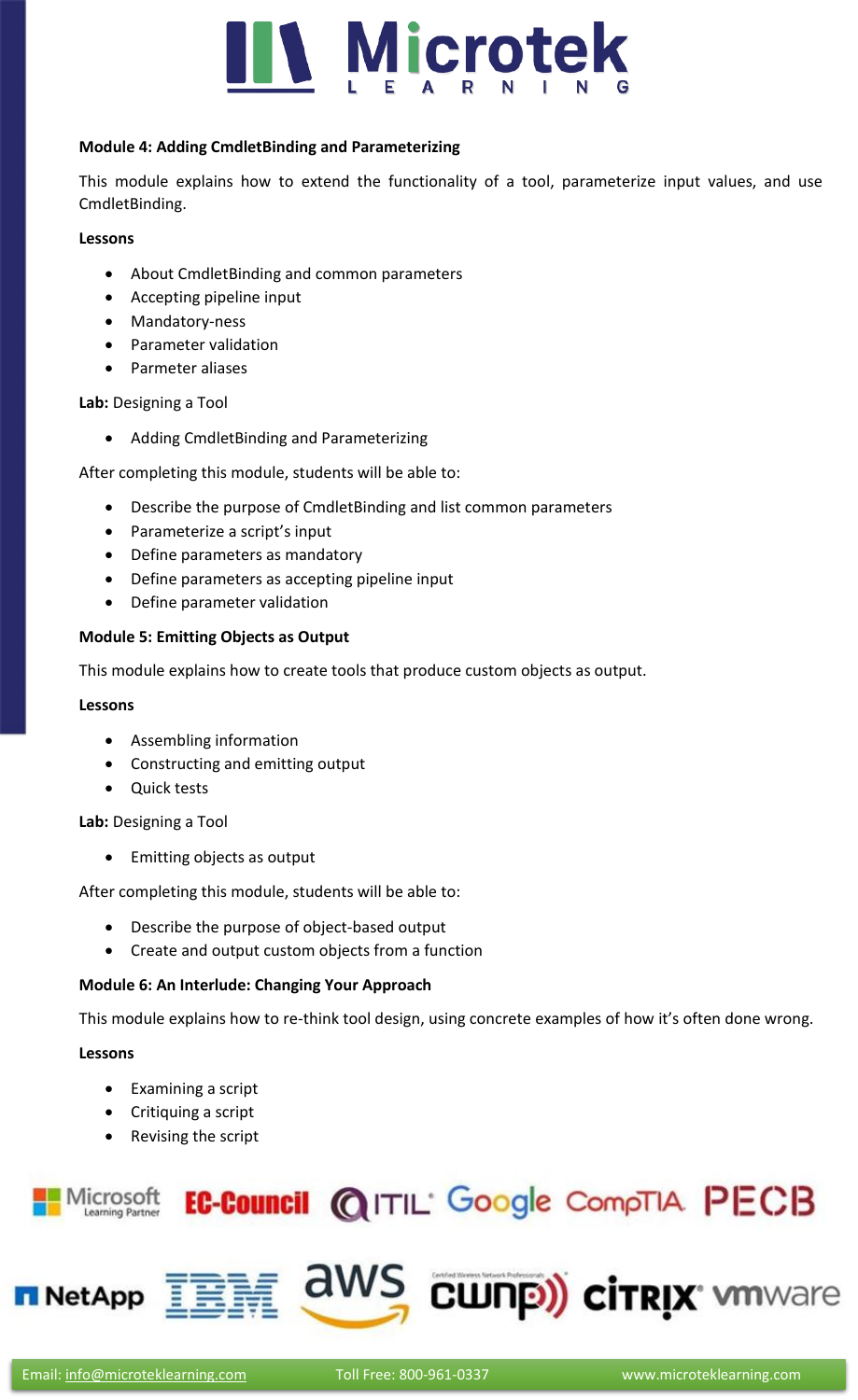

After completing this module, students will be able to:

- Describe the native patterns that a good tool design should exhibit
- Redesign a script to meet business requirements and conform to native patterns

## **Module 7: Using Verbose, Warning, and Informational Output**

This module explains how to use additional output pipelines for better script behaviors.

#### **Lessons**

- Knowing the six channels
- Adding verbose and warning output
- Doing more with verbose output
- Informational output

## **Lab:** Designing a Tool

• Using Verbose, Warning, and Informational Output

After completing this module, students will be able to:

- Describe the six output channels in the shell
- Write commands that use verbose, warning, and informational output
- Run commands with extra output enabled

#### **Module 8: Comment-Based Help**

This module explains how to add comment-based help to tools.

#### **Lessons**

- Where to put your help
- Getting started
- Going further with comment-based help
- Broken help

**Lab:** Designing a Tool

• Comment-based help

After completing this module, students will be able to:

- Describe the purpose and construction of comment-based help
- Add comment-based help to a function
- Identify causes of broken comment-based help

#### **Module 9: Handling Errors**

This module explains how to create tools that deal with anticipated errors.

#### **Lessons**

- Understanding errors and exceptions
- Bad handling





aws cunp) cirrix whware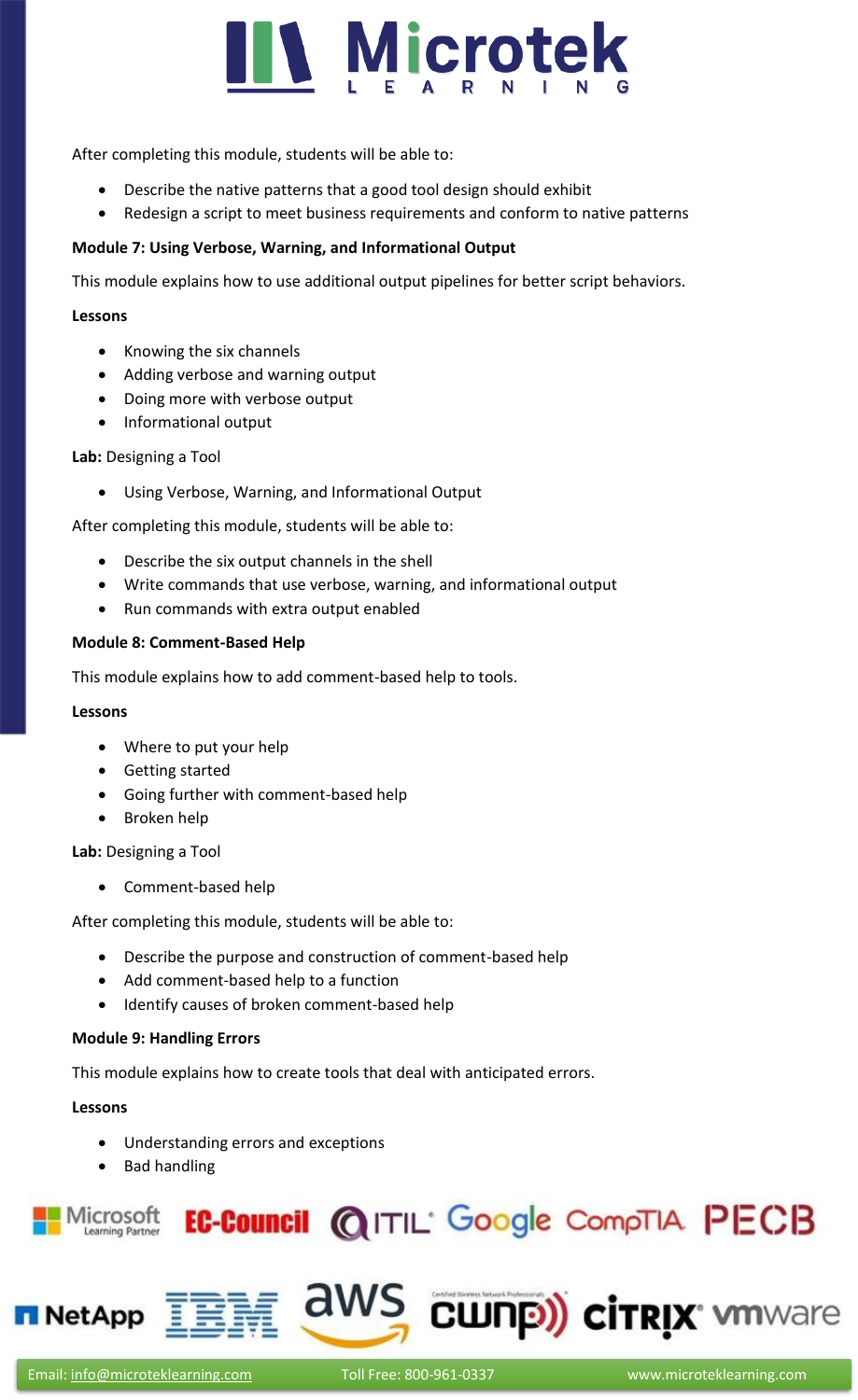

- Two reasons for exception handling
- Handling exceptions in our tool
- Capturing the actual exception
- Handling exceptions for non-commands
- Going further with exception handling
- Deprecated exception handling

## **Lab:** Designing a Tool

• Handling errors

After completing this module, students will be able to:

- Describe the native patterns for handling errors in a command
- Add error handling to a command
- Run a command and observe error handling behaviors

## **Module 10: Basic Debugging**

This module explains how to use native PowerShell script debugging tools.

#### **Lessons**

- Two kinds of bugs
- The goal of debugging
- Developing assumptions
- Write-Debug
- Set-PSBreakpoint
- The PowerShell ISE

#### **Lab:** Designing a Tool

• Basic debugging

After completing this module, students will be able to:

- Describe the tools used for debugging in PowerShell
- Debug a broken script

#### **Module 11: Going Deeper with Parameters**

This module explains how to further define parameter attributes in a PowerShell command.

### **Lessons**

- Parameter positions
- Validation
- Multiple parameters set
- Value from remaining arguments
- Help messages
- Aliases
- More CmdletBinding





aws

**CWNP) CITRIX MINARTER**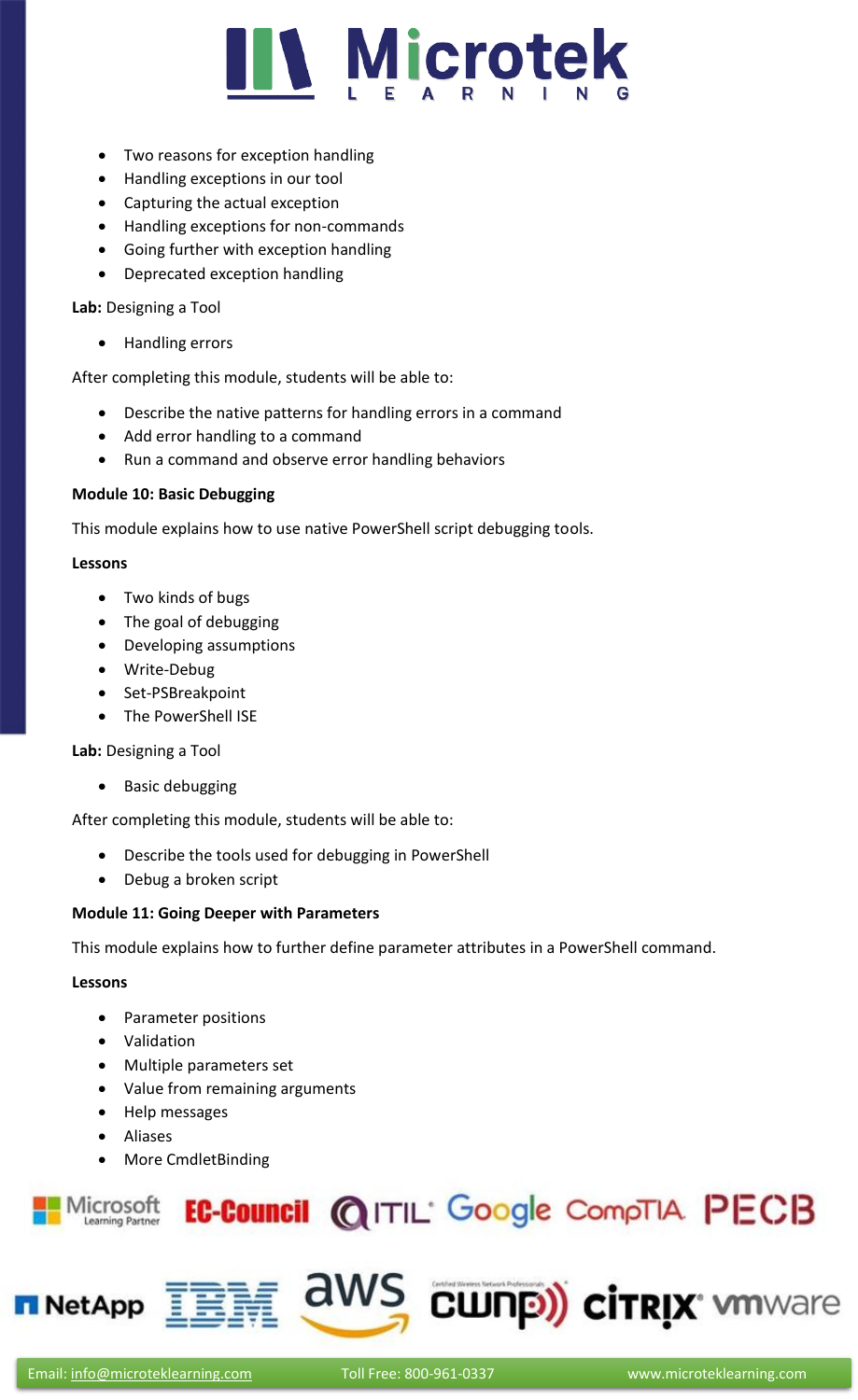

After completing this module, students will be able to:

- Describe the use of positional parameters
- Describe additional parameter validation methods
- Describe how to define multiple parameters sets
- Describe other parameter definition options

#### **Module 12: Writing Full Help**

This module explains how to create external help for a command.

#### **Lessons**

- External help
- Using PlatyPs
- Supporting online help
- "About" topics
- Making your help updatable

**Lab:** Designing a Tool

• Writing full help

After completing this module, students will be able to:

- Describe the advantages of external help
- Create external help using PlatyPS and Markdown

## **Module 13: Unit Testing Your Code**

This module explains how to use Pester to perform basic unit testing.

#### **Lessons**

- Sketching out the test
- Making something to test
- Expanding the test
- Going further with Pester

**Lab:** Designing a Tool

• Unit testing your code

After completing this module, students will be able to:

- Describe the purpose of unit testing
- Write basic unit tests for PowerShell functions

#### **Module 14: Extending Output Types**

This module explains how to extend objects with additional capabilities.

#### EC-Council @ITIL' Google CompTIA PECB Microsoft Learning Partner



aws cunp) cirrix whware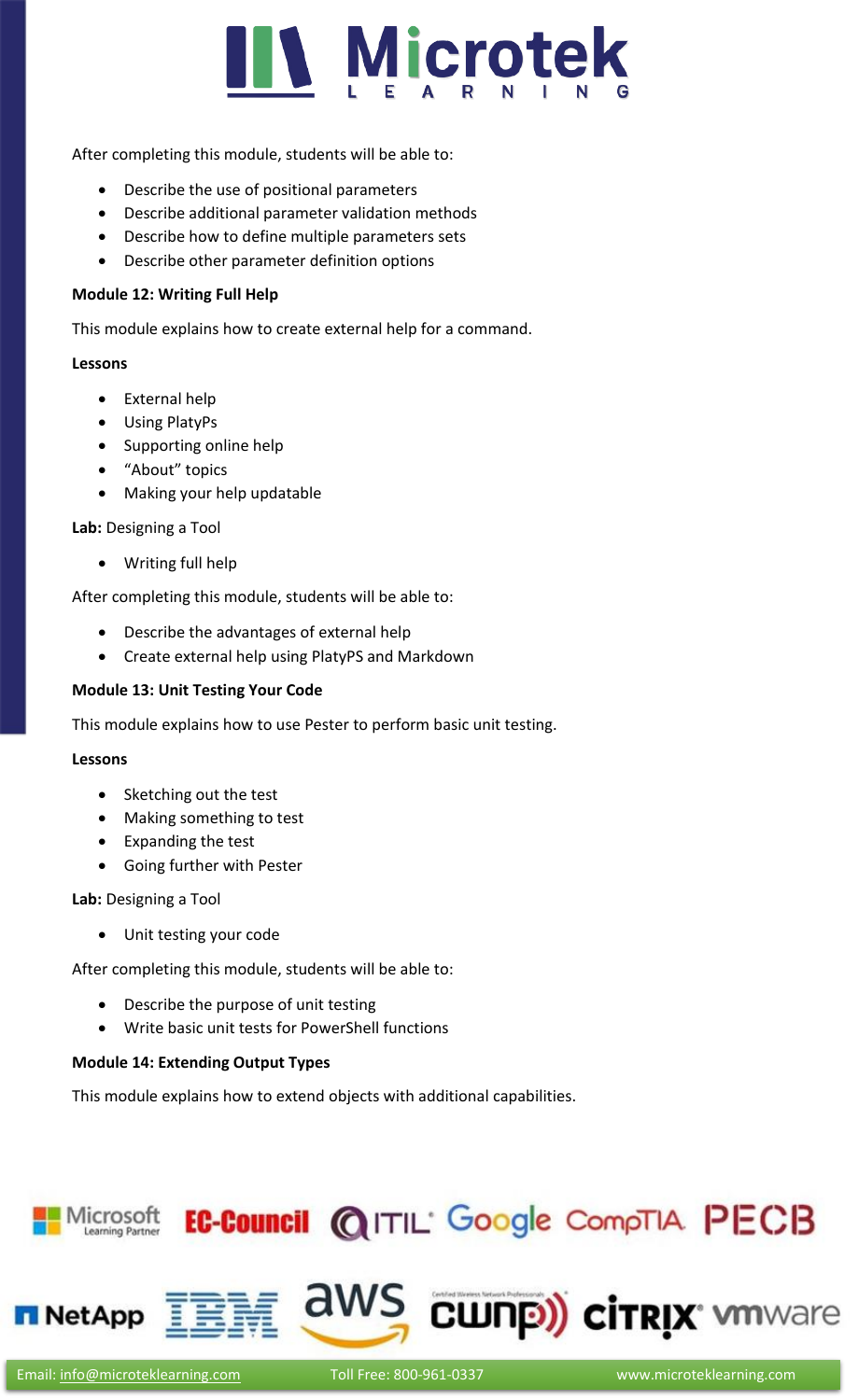

#### **Lessons**

- Understanding types
- The Extensible Type System
- Extending an object
- Using Update-TypeData

After completing this module, students will be able to:

- Describe the purpose of the ETS
- Extend an existing object type

## **Module 15: Analyzing Your Script**

This module explains how to use Script Analyzer to support best practices and prevent common problems.

## **Lessons**

- Performing a basic analysis
- Analyzing the analysis

**Lab:** Designing a Tool

• Analyzing your script

After completing this module, students will be able to:

- Describe the use of Script Analyzer
- Perform a basic script analysis

## **Module 16: Publishing Your Tools**

This module explains how to publish tools to public and private repositories.

#### **Lessons**

- Begin with a manifest
- Publishing to PowerShell Gallery
- Publishing to private repositories

**Lab:** Designing a Tool

• Publishing your tools

After completing this module, students will be able to:

- Describe the tool publishing process and requirements
- Publish a tool to a repository

## **Module 17: Basic Controllers: Automation Scripts and Menus**

This module explains how to create controller scripts that put tools to use.

#### **Lessons**

• Building a menu





**NetApp** 

**CWNP) CITRIX MINARTER**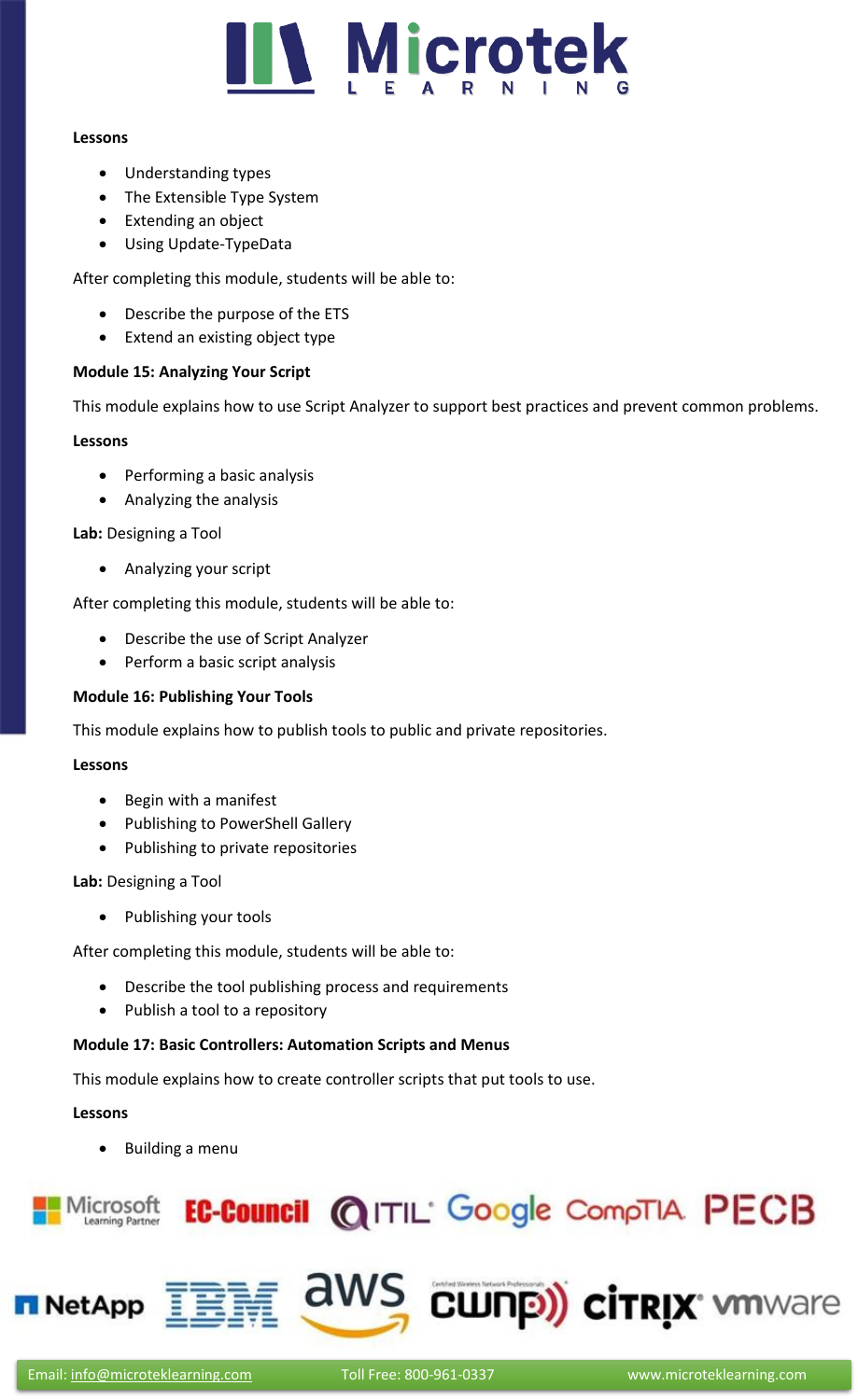

- Using UIChoice
- Writing a process controller

## **Lab:** Designing a Tool

• Basic controllers

After completing this module, students will be able to:

- Describe the purpose of basic controller scripts
- Write a simple controller script

## **Module 18: Proxy Functions**

This module explains how to create and use proxy functions.

## **Lessons**

- A proxy example
- Creating the proxy base
- Modifying the proxy
- Adding or removing parameters

**Lab:** Designing a Tool

• Proxy functions

After completing this module, students will be able to:

- Describe the purpose of proxy functions
- Create a simple proxy function

## **Module 19: Working with XML Data**

This module explains how to work with XML data in PowerShell.

## **Lessons**

- Simple: CliXML
- Importing native XML
- ConvertTo-XML
- Creating native XML from scratch

**Lab:** Designing a Tool

• Working with XML

After completing this module, students will be able to:

- Describe the use of XML within PowerShell
- Use XML data within a PowerShell function

## **Module 20: Working with JSON Data**

This module explains how to use JSON data in PowerShell.

## **Lessons**

**NetApp**